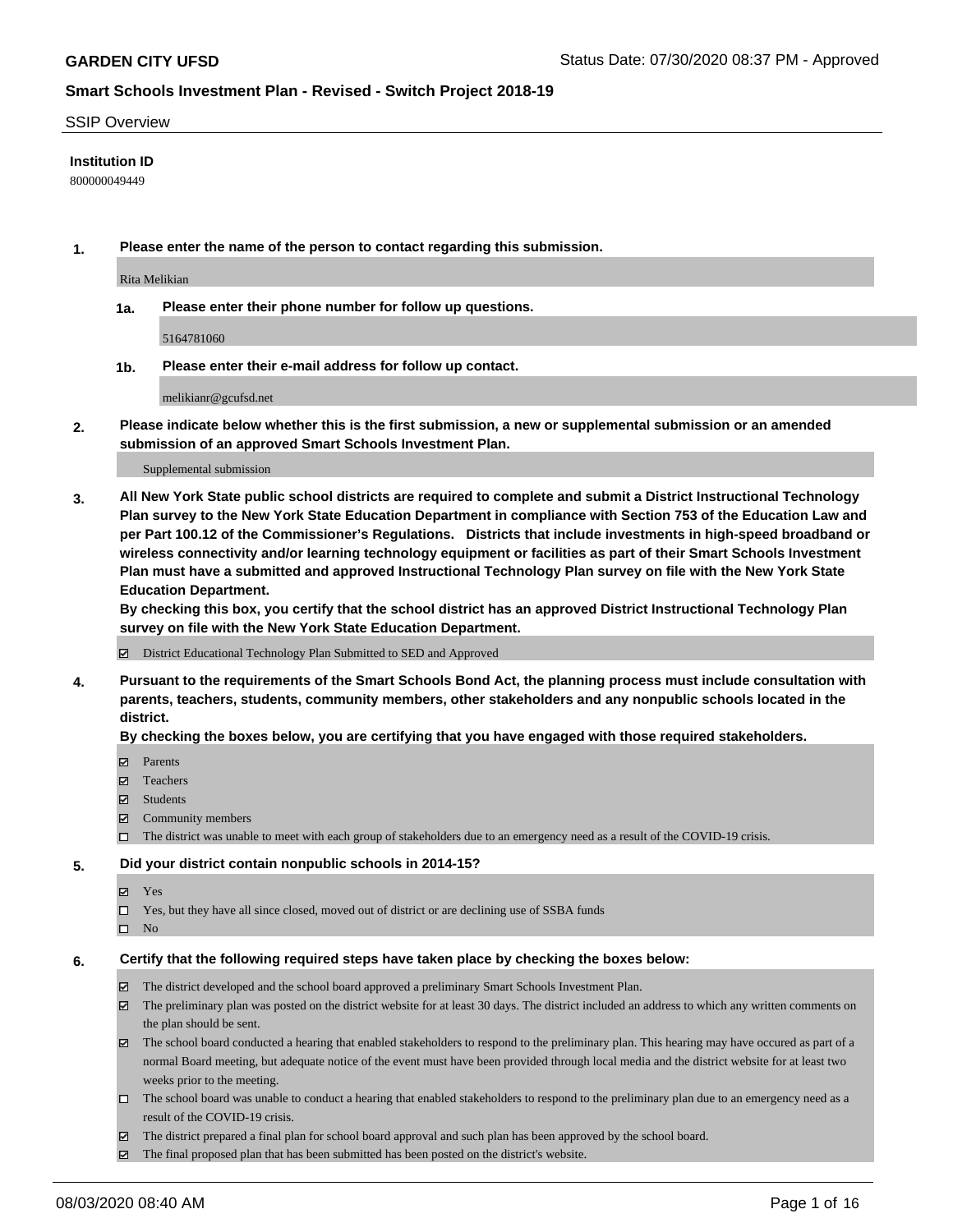SSIP Overview

**6a. Please upload the proposed Smart Schools Investment Plan (SSIP) that was posted on the district's website, along with any supporting materials. Note that this should be different than your recently submitted Educational Technology Survey. The Final SSIP, as approved by the School Board, should also be posted on the website and remain there during the course of the projects contained therein.**

Technology Task Force report to BOErev.pdf

**6b. Enter the webpage address where the final Smart Schools Investment Plan is posted. The Plan should remain posted for the life of the included projects.**

https://www.gardencity.k12.ny.us/domain/1509

**7. Please enter an estimate of the total number of students and staff that will benefit from this Smart Schools Investment Plan based on the cumulative projects submitted to date.**

4,450

**8. An LEA/School District may partner with one or more other LEA/School Districts to form a consortium to pool Smart Schools Bond Act funds for a project that meets all other Smart School Bond Act requirements. Each school district participating in the consortium will need to file an approved Smart Schools Investment Plan for the project and submit a signed Memorandum of Understanding that sets forth the details of the consortium including the roles of each respective district.**

 $\Box$  The district plans to participate in a consortium to partner with other school district(s) to implement a Smart Schools project.

### **9. Please enter the name and 6-digit SED Code for each LEA/School District participating in the Consortium.**

| Partner LEA/District | <b>ISED BEDS Code</b> |
|----------------------|-----------------------|
| (No Response)        | (No Response)         |

### **10. Please upload a signed Memorandum of Understanding with all of the participating Consortium partners.**

(No Response)

### **11. Your district's Smart Schools Bond Act Allocation is:**

\$561,721

### **12. Final 2014-15 BEDS Enrollment to calculate Nonpublic Sharing Requirement**

|            | Public Enrollment | Nonpublic Enrollment | Total Enrollment | l Nonpublic Percentage |
|------------|-------------------|----------------------|------------------|------------------------|
| Enrollment | 3.884             | 1.011                | 4.895.00         | 20.65                  |

**13. This table compares each category budget total, as entered in that category's page, to the total expenditures listed in the category's expenditure table. Any discrepancies between the two must be resolved before submission.**

|                                          | Sub-Allocations | <b>Expenditure Totals</b> | <b>Difference</b> |
|------------------------------------------|-----------------|---------------------------|-------------------|
| <b>School Connectivity</b>               | 188,356.74      | 188,356.74                | 0.00              |
| Connectivity Projects for<br>Communities | 0.00            | 0.00                      | 0.00              |
| Classroom Technology                     | 0.00            | 0.00                      | 0.00              |
| Pre-Kindergarten Classrooms              | 0.00            | 0.00                      | 0.00              |
| Replace Transportable<br>Classrooms      | 0.00            | 0.00                      | 0.00              |
| <b>High-Tech Security Features</b>       | 0.00            | 0.00                      | 0.00              |
| Nonpublic Loan                           | 49,029.01       | 49,029.01                 | $-0.00$           |
| Totals:                                  |                 |                           |                   |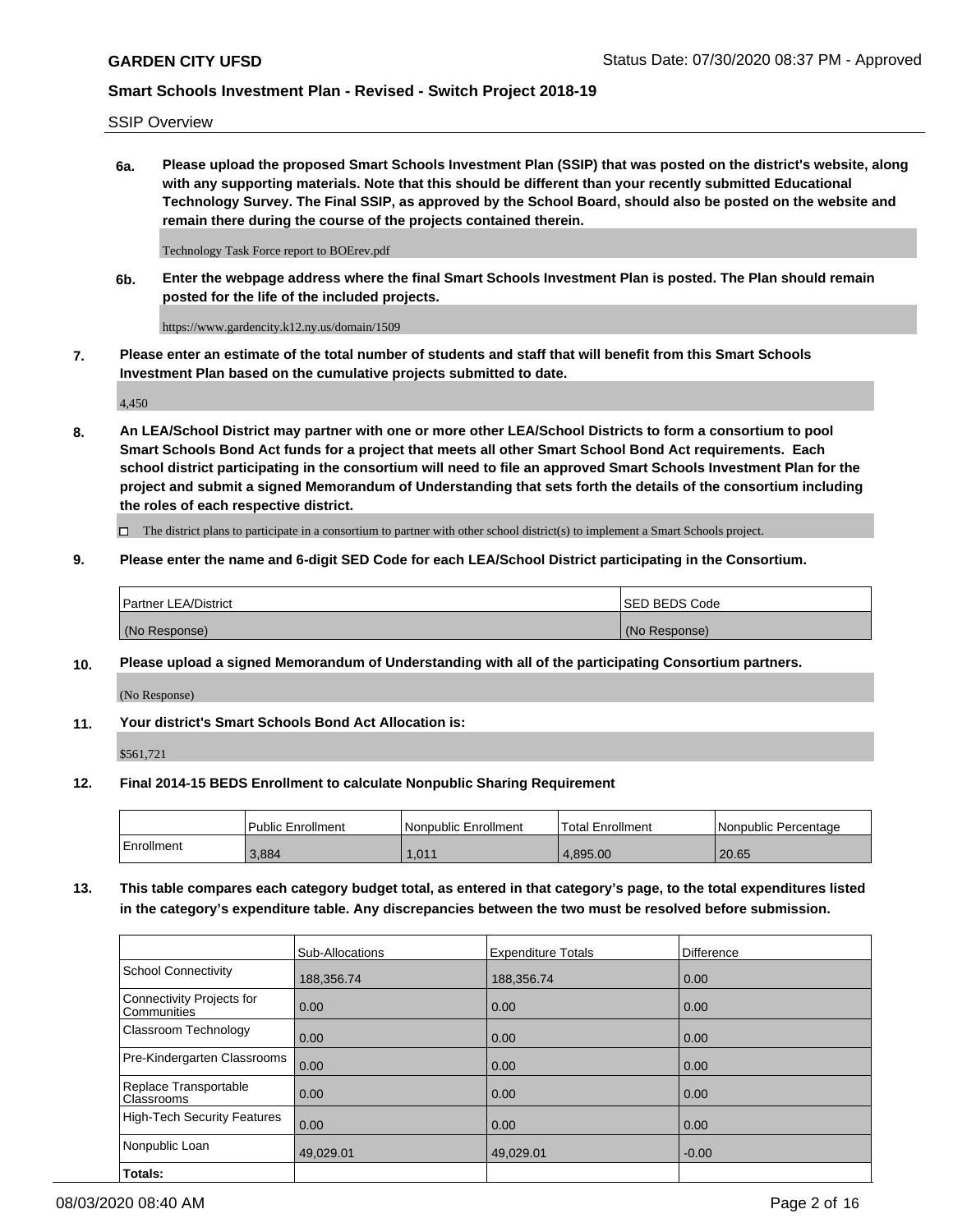SSIP Overview

| 237,386         | 237,386               | -0         |
|-----------------|-----------------------|------------|
| Sub-Allocations | Totals<br>Expenditure | Difference |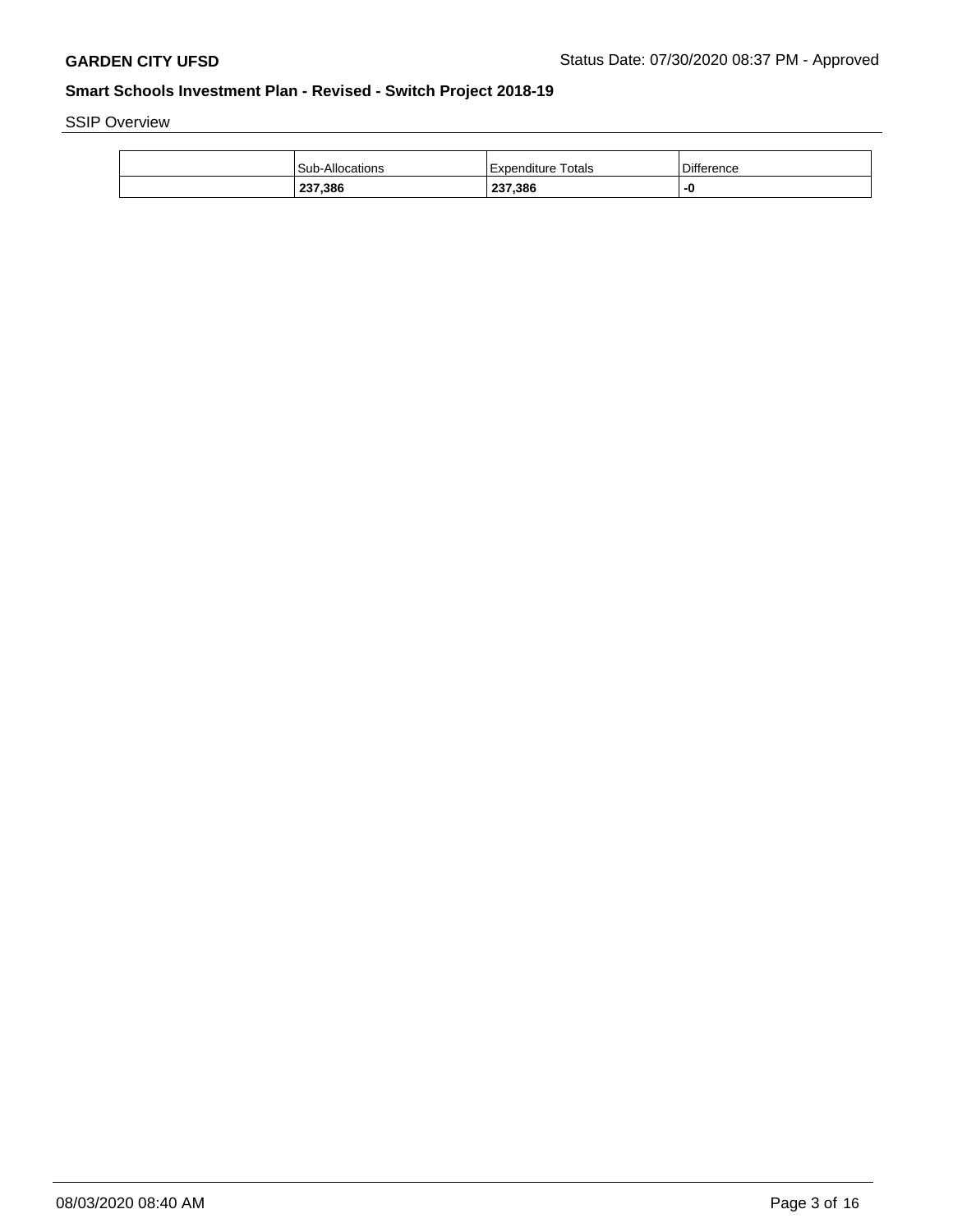School Connectivity

- **1. In order for students and faculty to receive the maximum benefit from the technology made available under the Smart Schools Bond Act, their school buildings must possess sufficient connectivity infrastructure to ensure that devices can be used during the school day. Smart Schools Investment Plans must demonstrate that:**
	- **• sufficient infrastructure that meets the Federal Communications Commission's 100 Mbps per 1,000 students standard currently exists in the buildings where new devices will be deployed, or**
	- **• is a planned use of a portion of Smart Schools Bond Act funds, or**
	- **• is under development through another funding source.**

**Smart Schools Bond Act funds used for technology infrastructure or classroom technology investments must increase the number of school buildings that meet or exceed the minimum speed standard of 100 Mbps per 1,000 students and staff within 12 months. This standard may be met on either a contracted 24/7 firm service or a "burstable" capability. If the standard is met under the burstable criteria, it must be:**

**1. Specifically codified in a service contract with a provider, and**

**2. Guaranteed to be available to all students and devices as needed, particularly during periods of high demand, such as computer-based testing (CBT) periods.**

## **Please describe how your district already meets or is planning to meet this standard within 12 months of plan submission.**

With a student population of 3880 and an Internet bandwidth of two Gigs we are already meeting the Federal Communication Commission (FCC)standard of 100 MBps for every 1000 student. However, based on our Internet use history our goal was to exceed the FCC standards. Consequently,the ratio for Internet speed for every 1000 student will be 500 Mbps. Our Internet service is provided by Nassau BOCES Bo-Tie and Lightpath.

## **1a. If a district believes that it will be impossible to meet this standard within 12 months, it may apply for a waiver of this requirement, as described on the Smart Schools website. The waiver must be filed and approved by SED prior to submitting this survey.**

- $\Box$  By checking this box, you are certifying that the school district has an approved waiver of this requirement on file with the New York State Education Department.
- **2. Connectivity Speed Calculator (Required). If the district currently meets the required speed, enter "Currently Met" in the last box: Expected Date When Required Speed Will be Met.**

|                  | l Number of | Reauired Speed | Current Speed in | Expected Speed | <b>Expected Date</b>                    |
|------------------|-------------|----------------|------------------|----------------|-----------------------------------------|
|                  | Students    | l in Mbps      | l Mbps           | to be Attained | When Required                           |
|                  |             |                |                  |                | l Within 12 Months ISpeed Will be Met l |
| Calculated Speed | 3.887       | 388.70         | 2000             | 2000           | currently met                           |

## **3. Describe how you intend to use Smart Schools Bond Act funds for high-speed broadband and/or wireless connectivity projects in school buildings.**

We intend to use the Smart School Bond Act (SSBA) funds to upgrade our existing switches in order to install faster, higher bandwidth and better processing switches. Improving our students and teachers usage experience. Furthermore, our existing switches are nearing their end of life and it is imperative to replace them by 2020-21 school year.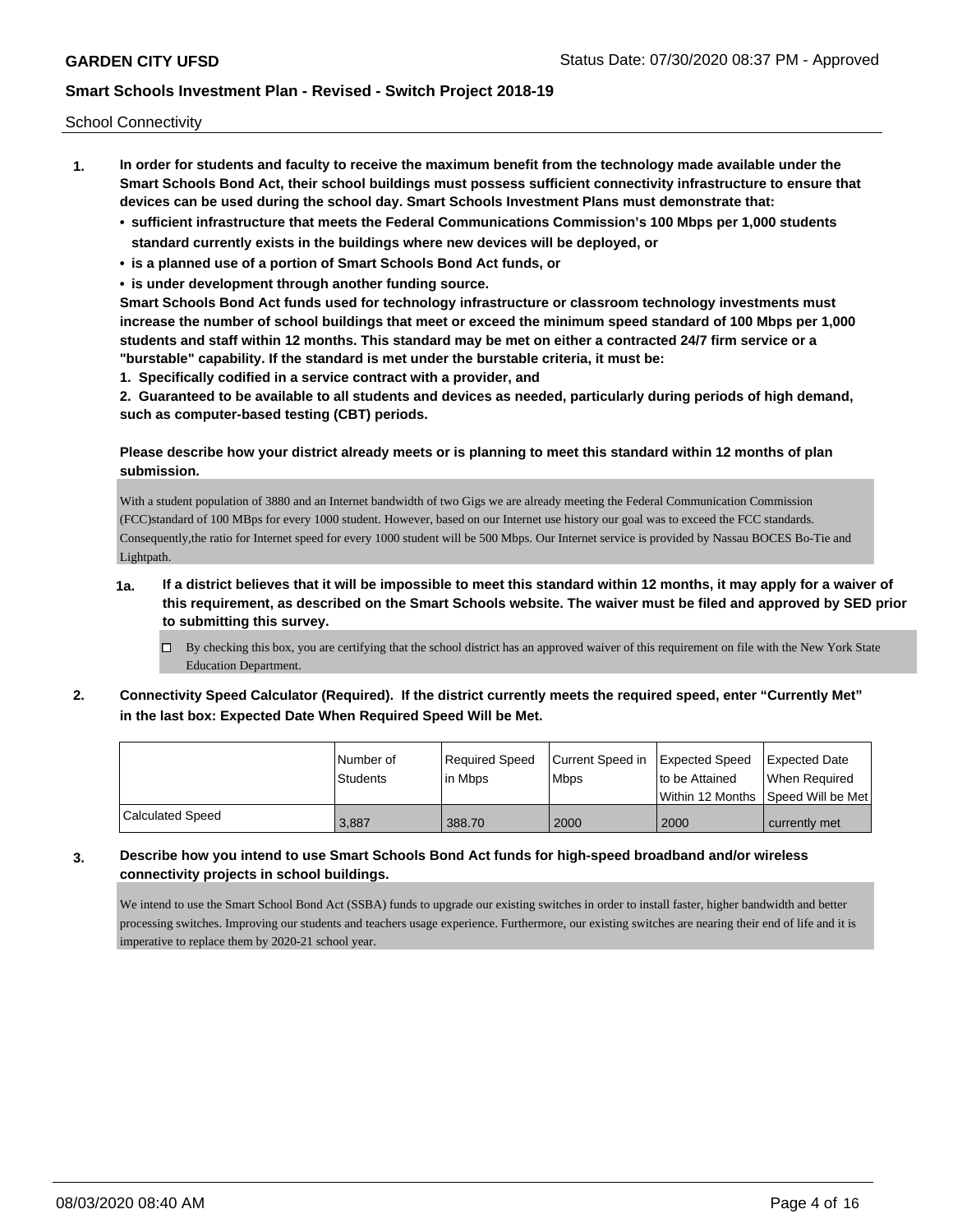School Connectivity

**4. Describe the linkage between the district's District Instructional Technology Plan and how the proposed projects will improve teaching and learning. (There should be a link between your response to this question and your responses to Question 1 in Section IV - NYSED Initiatives Alignment: "Explain how the district use of instructional technology will serve as a part of a comprehensive and sustained effort to support rigorous academic standards attainment and performance improvement for students."** 

**Your answer should also align with your answers to the questions in Section II - Strategic Technology Planning and the associated Action Steps in Section III - Action Plan.)**

Our SSBA project are designed to increase Internet bandwidth and insure continuity of service in order to guaranty robust access to online instructional resources for our students and faculty. A high-throughput and high-availability Internet is the cornerstone of our instructional technology plan. Most of our instructional resources are accessed on the Internet and therefore a robust network and Internet infrastructure is essential to our instructional program. Our instructional technology plan aims to provide engaging and individualized learning opportunities for our students in order to enhance student achievement. The upgrades included in our projects will make achieving our goals possible.

**5. If the district wishes to have students and staff access the Internet from wireless devices within the school building, or in close proximity to it, it must first ensure that it has a robust Wi-Fi network in place that has sufficient bandwidth to meet user demand.**

**Please describe how you have quantified this demand and how you plan to meet this demand.**

Our district has completed the installation of an extensive wireless network with wireless access points in each classroom. Following a site survey of all our buildings, it was decided to install Cisco 2600i series that supports the 802.11n protocol. We have an access point in every classroom in order to provide the best coverage and performance in each location. Each access point supports a bandwidth of up to 450 mbps for an average of 25-30 users in each classroom. These access points are managed by two Cisco 5508 controllers which provide high availability to our wireless network users. According to our technology plan, every student in grades 4-12 in our school district will have access to a wireless device in the classroom.Currently we support over 2500 wireless users. We plan on upgrading the access points as the need arises and the technology improves. With our current wireless infrastructure we should be able to meet the growth demands for the next 5-7 years.

**6. Smart Schools plans with any expenditures in the School Connectivity category require a project number from the Office of Facilities Planning. Districts must submit an SSBA LOI and receive project numbers prior to submitting the SSIP. As indicated on the LOI, some projects may be eligible for a streamlined review and will not require a building permit.**

**Please indicate on a separate row each project number given to you by the Office of Facilities Planning.**

| Project Number        |  |
|-----------------------|--|
| 28-02-18-03-7-999-BA1 |  |

**7. Certain high-tech security and connectivity infrastructure projects may be eligible for an expedited review process as determined by the Office of Facilities Planning.**

**Was your project deemed eligible for streamlined review?**

Yes

**7a. Districts that choose the Streamlined Review Process will be required to certify that they have reviewed all installations with their licensed architect or engineer of record and provide that person's name and license number. The licensed professional must review the products and proposed method of installation prior to implementation and review the work during and after completion in order to affirm that the work was codecompliant, if requested.**

I certify that I have reviewed all installations with a licensed architect or engineer of record.

**8. Include the name and license number of the architect or engineer of record.**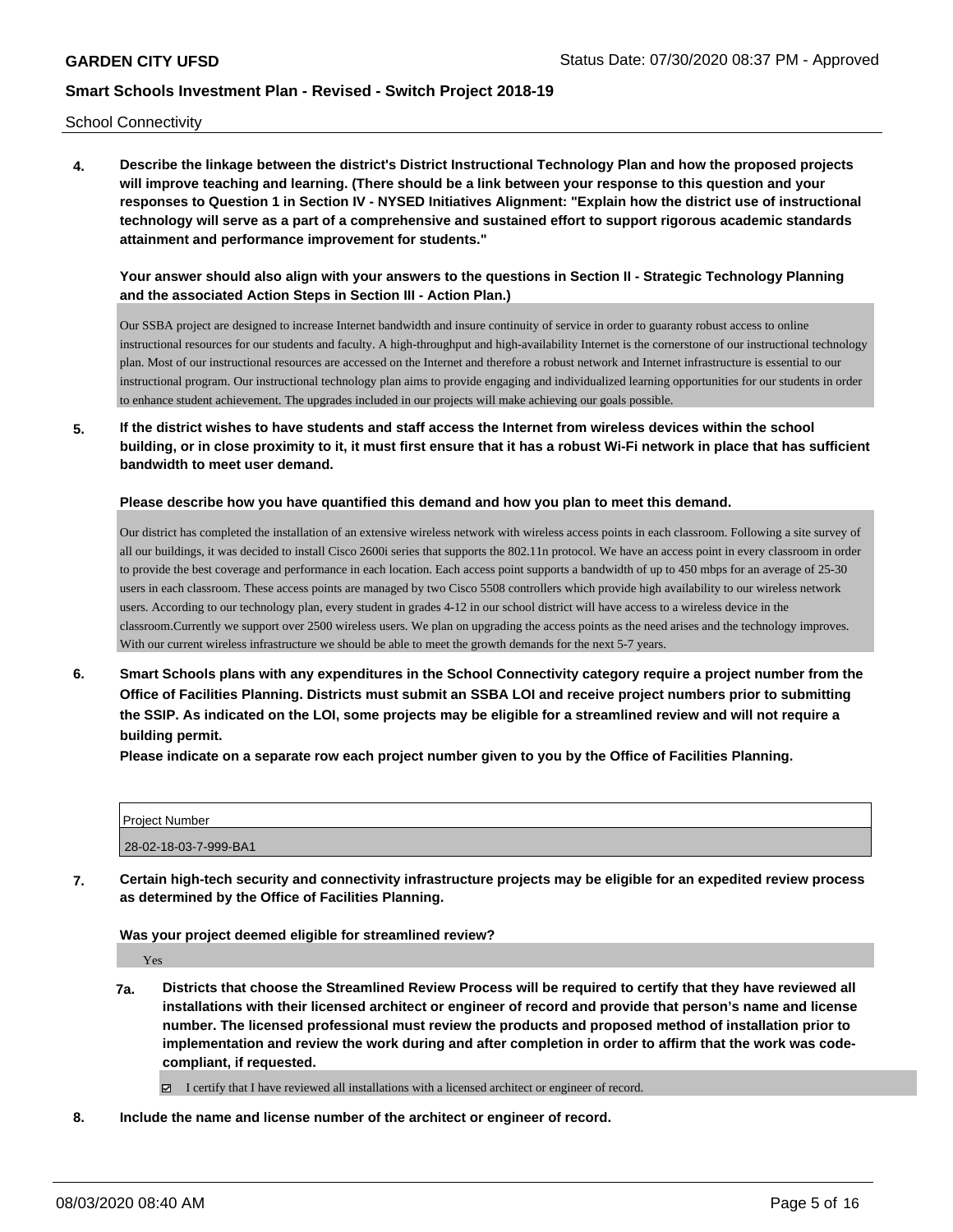School Connectivity

| Name                  | I License Number |
|-----------------------|------------------|
|                       |                  |
| Roger P. Smith, A.I.A | 165141           |

### **9. Public Expenditures – Loanable (Counts toward the nonpublic loan calculation)**

| Select the allowable expenditure type.<br>Repeat to add another item under each type. | <b>PUBLIC</b> Items to be<br>Purchased         | Quantity | Cost Per Item | <b>Total Cost</b> |
|---------------------------------------------------------------------------------------|------------------------------------------------|----------|---------------|-------------------|
| Network/Access Costs                                                                  | CATALYST 9300 48-PORT<br>UPOE, K12             | 26       | 5.781.00      | 150.306.00        |
| Internal Components and Connections                                                   | CATALYST 9300 8 X<br><b>10GENETWORK MODULE</b> | 26       | 1.410.00      | 36,660.00         |
| Internal Components and Connections                                                   | <b>CATALYST STACK POWER</b><br>CABLE30 CM      | 26       | 53.49         | 1.390.74          |
|                                                                                       |                                                | 78       | 7.244.49      | 188.357           |

### **10. Public Expenditures – Non-Loanable (Does not count toward nonpublic loan calculation)**

| Select the allowable expenditure | <b>PUBLIC</b> Items to be purchased | Quantity      | Cost per Item | <b>Total Cost</b> |
|----------------------------------|-------------------------------------|---------------|---------------|-------------------|
| ∣type.                           |                                     |               |               |                   |
| Repeat to add another item under |                                     |               |               |                   |
| each type.                       |                                     |               |               |                   |
| (No Response)                    | (No Response)                       | (No Response) | (No Response) | 0.00              |
|                                  |                                     | 0             | 0.00          |                   |

## **11. Final 2014-15 BEDS Enrollment to calculate Nonpublic Sharing Requirement (no changes allowed.)**

|            | <sup>1</sup> Public Enrollment | Nonpublic Enrollment | 'Total Enrollment |                        |
|------------|--------------------------------|----------------------|-------------------|------------------------|
|            |                                |                      |                   | l Nonpublic Percentage |
| Enrollment | 3,884                          | 1,011                | 4.895.00          | 20.65                  |

### **12. Total Public Budget - Loanable (Counts toward the nonpublic loan calculation)**

| Totals:                                                 | 188,356.74         | 49,029                             | 237,386                                |
|---------------------------------------------------------|--------------------|------------------------------------|----------------------------------------|
| Other                                                   | (No Response)      | 0.00                               | 0.00                                   |
| School Internal Connections and 38,050.74<br>Components |                    | 9.904.56                           | 47.955.30                              |
| Network/Access Costs                                    | 150,306.00         | 39,124.45                          | 189,430.45                             |
|                                                         | Public Allocations | Estimated Nonpublic Loan<br>Amount | <b>Estimated Total Sub-Allocations</b> |

## **13. Total Public Budget – Non-Loanable (Does not count toward the nonpublic loan calculation)**

|                                            | Sub-<br>Allocation |
|--------------------------------------------|--------------------|
| Network/Access Costs                       | (No Response)      |
| <b>Outside Plant Costs</b>                 | (No Response)      |
| School Internal Connections and Components | (No Response)      |
| Professional Services                      | (No Response)      |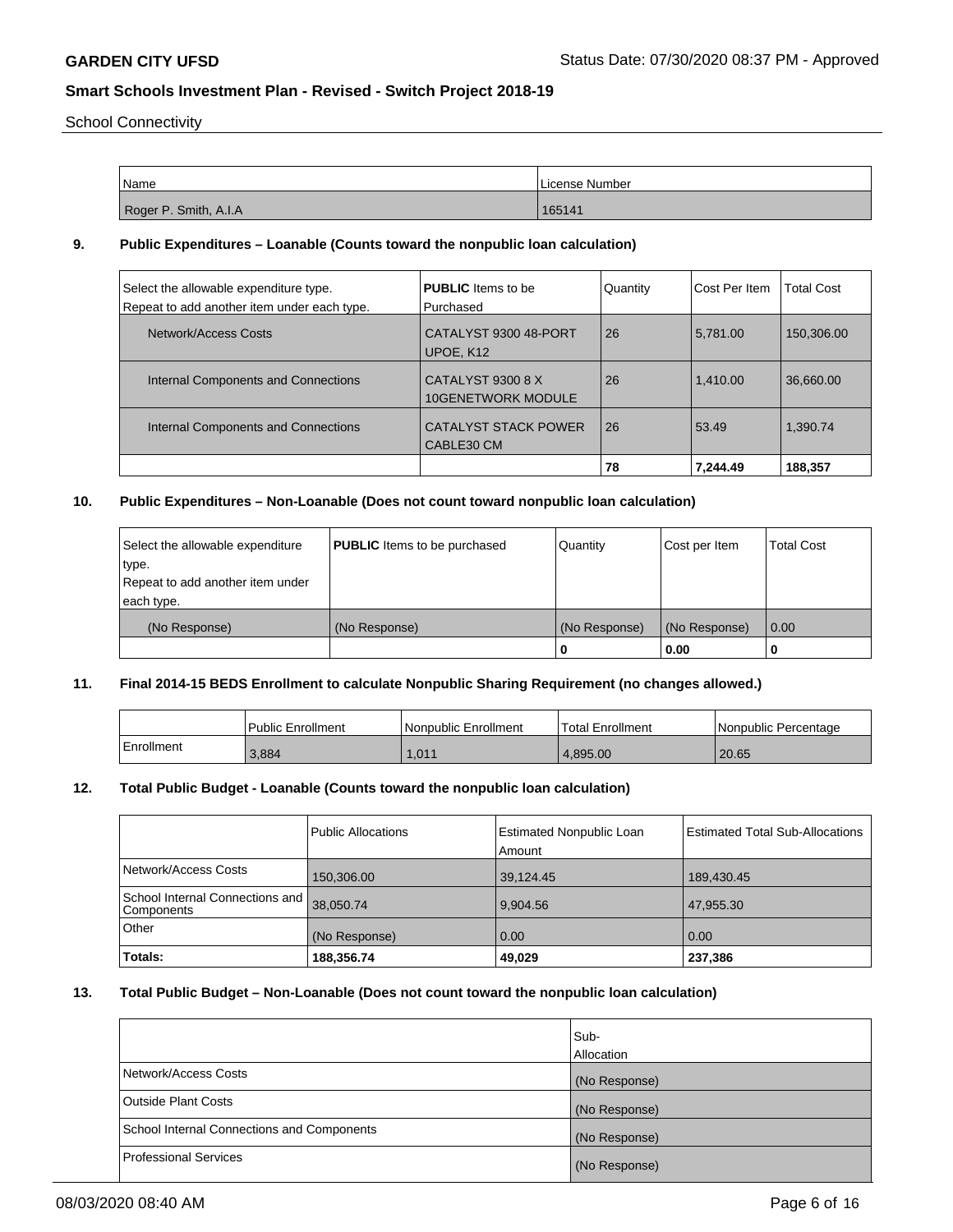School Connectivity

|                     | Sub-<br>Allocation |
|---------------------|--------------------|
| Testing             | (No Response)      |
| Other Upfront Costs | (No Response)      |
| <b>Other Costs</b>  | (No Response)      |
| Totals:             | 0.00               |

## **14. School Connectivity Totals**

|                          | Total Sub-Allocations |
|--------------------------|-----------------------|
| Total Loanable Items     | 237,385.75            |
| Total Non-Ioanable Items | 0.00                  |
| <b>Totals:</b>           | 237,386               |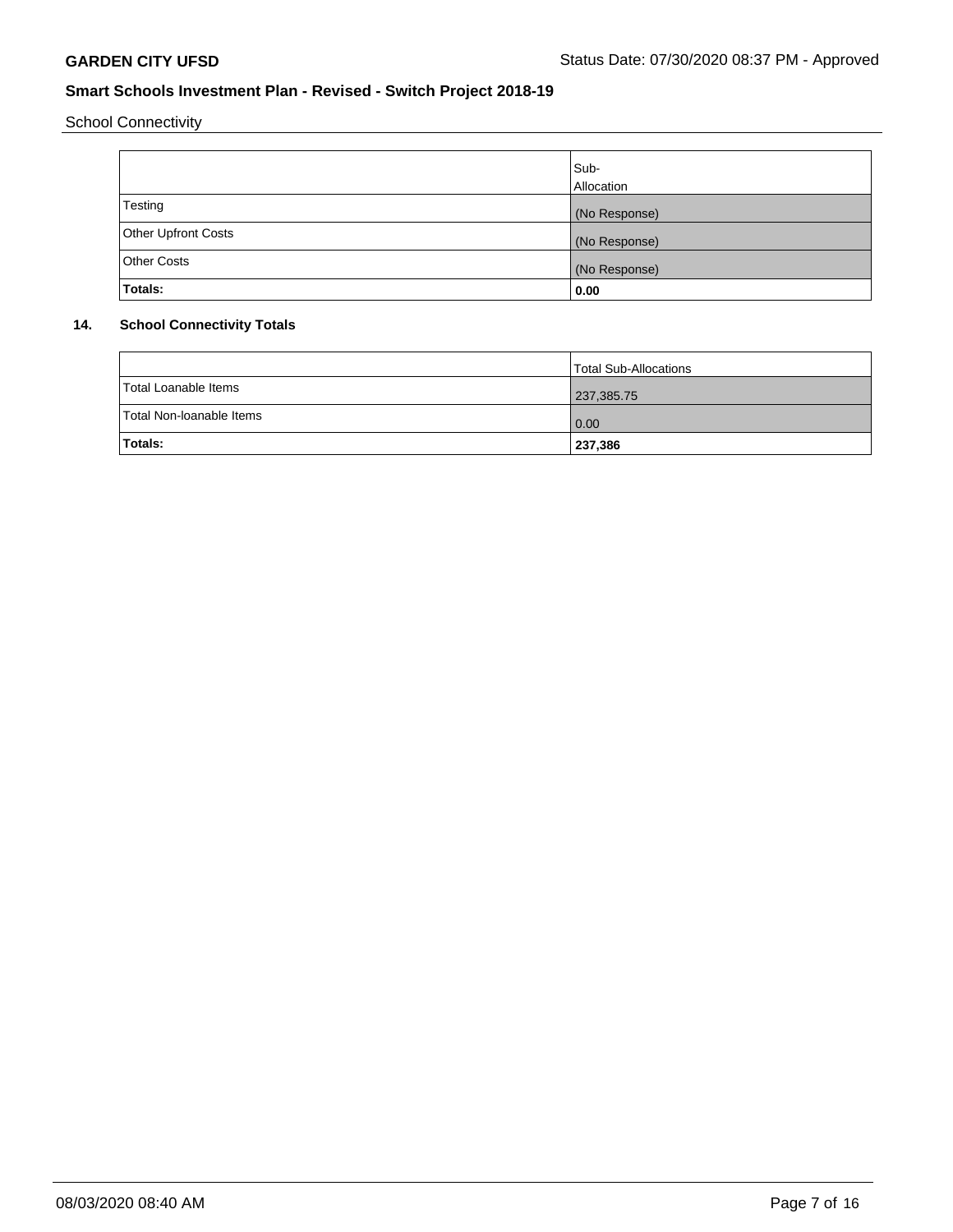Community Connectivity (Broadband and Wireless)

**1. Describe how you intend to use Smart Schools Bond Act funds for high-speed broadband and/or wireless connectivity projects in the community.**

(No Response)

**2. Please describe how the proposed project(s) will promote student achievement and increase student and/or staff access to the Internet in a manner that enhances student learning and/or instruction outside of the school day and/or school building.**

(No Response)

**3. Community connectivity projects must comply with all the necessary local building codes and regulations (building and related permits are not required prior to plan submission).**

 $\Box$  I certify that we will comply with all the necessary local building codes and regulations.

**4. Please describe the physical location of the proposed investment.**

(No Response)

**5. Please provide the initial list of partners participating in the Community Connectivity Broadband Project, along with their Federal Tax Identification (Employer Identification) number.**

| <b>Project Partners</b> | l Federal ID # |
|-------------------------|----------------|
| (No Response)           | (No Response)  |

**6. Please detail the type, quantity, per unit cost and total cost of the eligible items under each sub-category.**

| Select the allowable expenditure | Item to be purchased | Quantity      | Cost per Item | <b>Total Cost</b> |
|----------------------------------|----------------------|---------------|---------------|-------------------|
| type.                            |                      |               |               |                   |
| Repeat to add another item under |                      |               |               |                   |
| each type.                       |                      |               |               |                   |
| (No Response)                    | (No Response)        | (No Response) | (No Response) | 0.00              |
|                                  |                      | U             | 0.00          |                   |

**7. If you are submitting an allocation for Community Connectivity, complete this table.**

**Note that the calculated Total at the bottom of the table must equal the Total allocation for this category that you entered in the SSIP Overview overall budget.**

|                                    | Sub-Allocation |
|------------------------------------|----------------|
| Network/Access Costs               | (No Response)  |
| Outside Plant Costs                | (No Response)  |
| <b>Tower Costs</b>                 | (No Response)  |
| <b>Customer Premises Equipment</b> | (No Response)  |
| <b>Professional Services</b>       | (No Response)  |
| Testing                            | (No Response)  |
| <b>Other Upfront Costs</b>         | (No Response)  |
| <b>Other Costs</b>                 | (No Response)  |
| Totals:                            | 0.00           |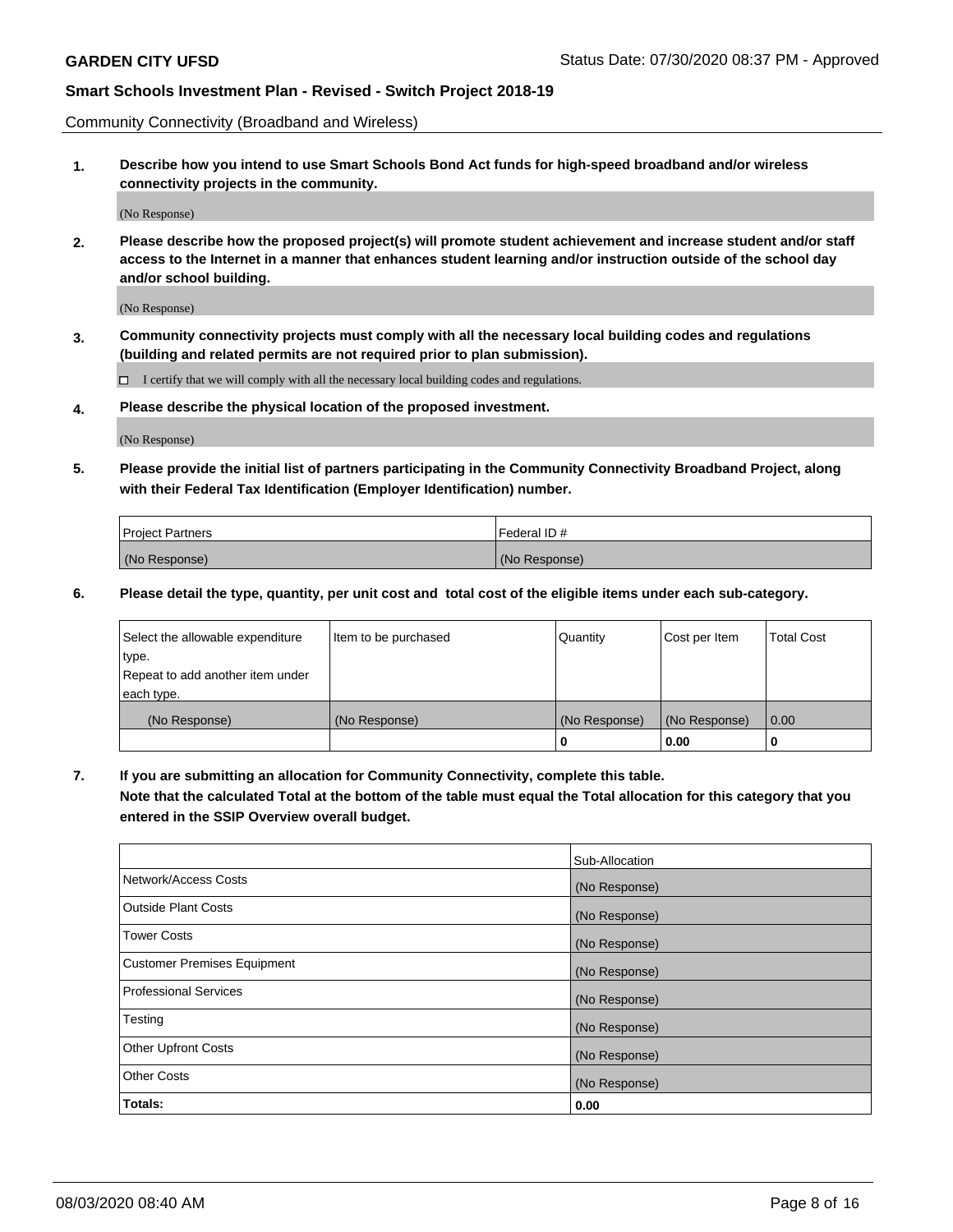### Classroom Learning Technology

**1. In order for students and faculty to receive the maximum benefit from the technology made available under the Smart Schools Bond Act, their school buildings must possess sufficient connectivity infrastructure to ensure that devices can be used during the school day. Smart Schools Investment Plans must demonstrate that sufficient infrastructure that meets the Federal Communications Commission's 100 Mbps per 1,000 students standard currently exists in the buildings where new devices will be deployed, or is a planned use of a portion of Smart Schools Bond Act funds, or is under development through another funding source. Smart Schools Bond Act funds used for technology infrastructure or classroom technology investments must increase the number of school buildings that meet or exceed the minimum speed standard of 100 Mbps per 1,000 students and staff within 12 months. This standard may be met on either a contracted 24/7 firm service or a**

- **"burstable" capability. If the standard is met under the burstable criteria, it must be:**
- **1. Specifically codified in a service contract with a provider, and**

**2. Guaranteed to be available to all students and devices as needed, particularly during periods of high demand, such as computer-based testing (CBT) periods.**

**Please describe how your district already meets or is planning to meet this standard within 12 months of plan submission.**

(No Response)

- **1a. If a district believes that it will be impossible to meet this standard within 12 months, it may apply for a waiver of this requirement, as described on the Smart Schools website. The waiver must be filed and approved by SED prior to submitting this survey.**
	- By checking this box, you are certifying that the school district has an approved waiver of this requirement on file with the New York State Education Department.
- **2. Connectivity Speed Calculator (Required). If the district currently meets the required speed, enter "Currently Met" in the last box: Expected Date When Required Speed Will be Met.**

|                  | l Number of     | Required Speed | Current Speed in | <b>Expected Speed</b> | <b>Expected Date</b>                |
|------------------|-----------------|----------------|------------------|-----------------------|-------------------------------------|
|                  | <b>Students</b> | l in Mbps      | l Mbps           | to be Attained        | When Required                       |
|                  |                 |                |                  |                       | Within 12 Months  Speed Will be Met |
| Calculated Speed | (No Response)   | 0.00           | (No Response)    | l (No Response)       | (No Response)                       |

**3. If the district wishes to have students and staff access the Internet from wireless devices within the school building, or in close proximity to it, it must first ensure that it has a robust Wi-Fi network in place that has sufficient bandwidth to meet user demand.**

**Please describe how you have quantified this demand and how you plan to meet this demand.**

(No Response)

**4. All New York State public school districts are required to complete and submit an Instructional Technology Plan survey to the New York State Education Department in compliance with Section 753 of the Education Law and per Part 100.12 of the Commissioner's Regulations.**

**Districts that include educational technology purchases as part of their Smart Schools Investment Plan must have a submitted and approved Instructional Technology Plan survey on file with the New York State Education Department.**

- By checking this box, you are certifying that the school district has an approved Instructional Technology Plan survey on file with the New York State Education Department.
- **5. Describe the devices you intend to purchase and their compatibility with existing or planned platforms or systems. Specifically address the adequacy of each facility's electrical, HVAC and other infrastructure necessary to install and support the operation of the planned technology.**

(No Response)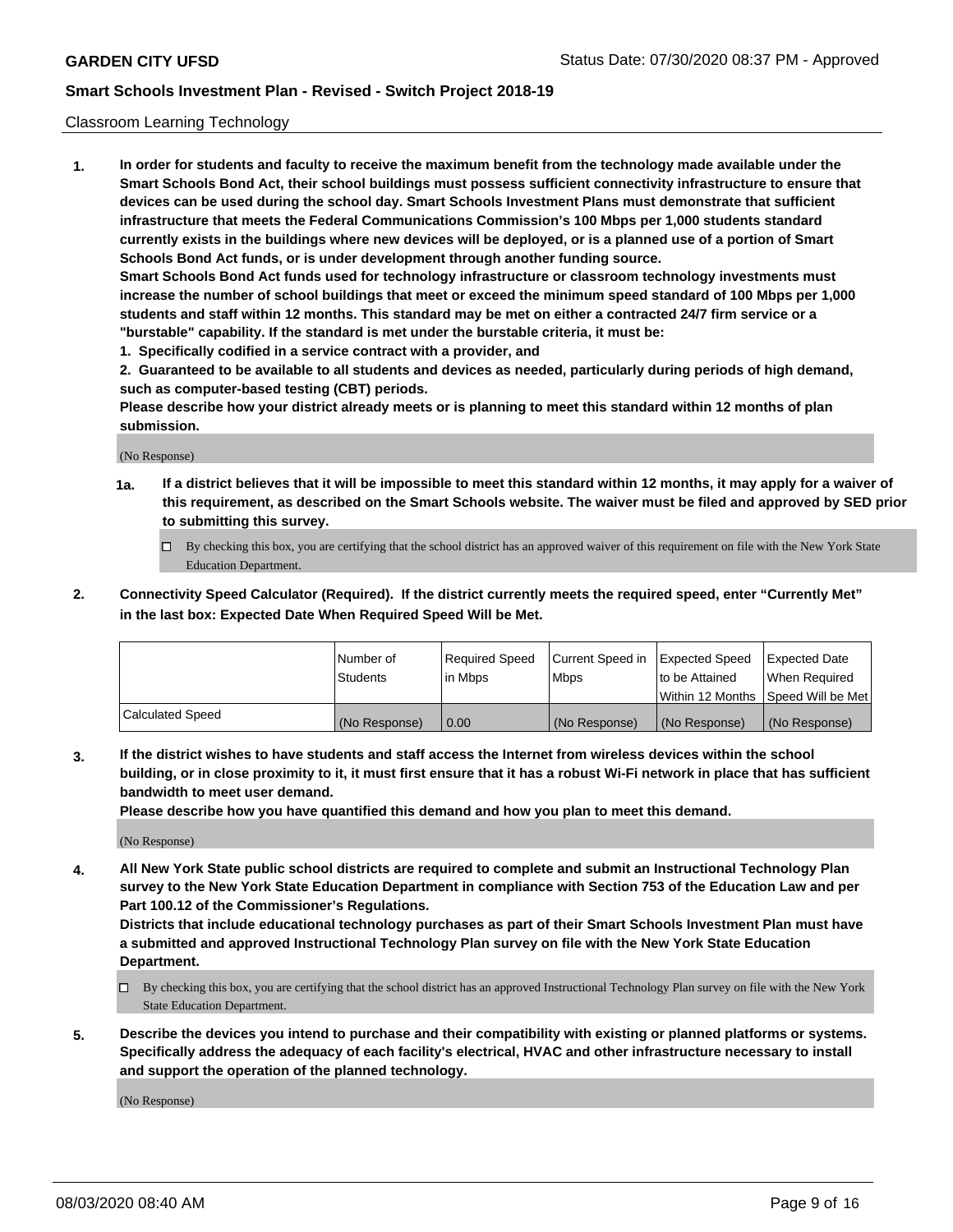### Classroom Learning Technology

- **6. Describe how the proposed technology purchases will:**
	- **> enhance differentiated instruction;**
	- **> expand student learning inside and outside the classroom;**
	- **> benefit students with disabilities and English language learners; and**
	- **> contribute to the reduction of other learning gaps that have been identified within the district.**

**The expectation is that districts will place a priority on addressing the needs of students who struggle to succeed in a rigorous curriculum. Responses in this section should specifically address this concern and align with the district's Instructional Technology Plan (in particular Question 2 of E. Curriculum and Instruction: "Does the district's instructional technology plan address the needs of students with disabilities to ensure equitable access to instruction, materials and assessments?" and Question 3 of the same section: "Does the district's instructional technology plan address the provision of assistive technology specifically for students with disabilities to ensure access to and participation in the general curriculum?")**

**In addition, describe how the district ensures equitable access to instruction, materials and assessments and participation in the general curriculum for both SWD and English Language Learners/Multilingual Learners (ELL/MLL) students.**

(No Response)

**7. Where appropriate, describe how the proposed technology purchases will enhance ongoing communication with parents and other stakeholders and help the district facilitate technology-based regional partnerships, including distance learning and other efforts.**

(No Response)

**8. Describe the district's plan to provide professional development to ensure that administrators, teachers and staff can employ the technology purchased to enhance instruction successfully.**

**Note: This response should be aligned and expanded upon in accordance with your district's response to Question 1 of F. Professional Development of your Instructional Technology Plan: "Please provide a summary of professional development offered to teachers and staff, for the time period covered by this plan, to support technology to enhance teaching and learning. Please include topics, audience and method of delivery within your summary."**

(No Response)

- **9. Districts must contact one of the SUNY/CUNY teacher preparation programs listed on the document on the left side of the page that supplies the largest number of the district's new teachers to request advice on innovative uses and best practices at the intersection of pedagogy and educational technology.**
	- By checking this box, you certify that you have contacted the SUNY/CUNY teacher preparation program that supplies the largest number of your new teachers to request advice on these issues.
	- **9a. Please enter the name of the SUNY or CUNY Institution that you contacted.**

(No Response)

**9b. Enter the primary Institution phone number.**

(No Response)

**9c. Enter the name of the contact person with whom you consulted and/or will be collaborating with on innovative uses of technology and best practices.**

(No Response)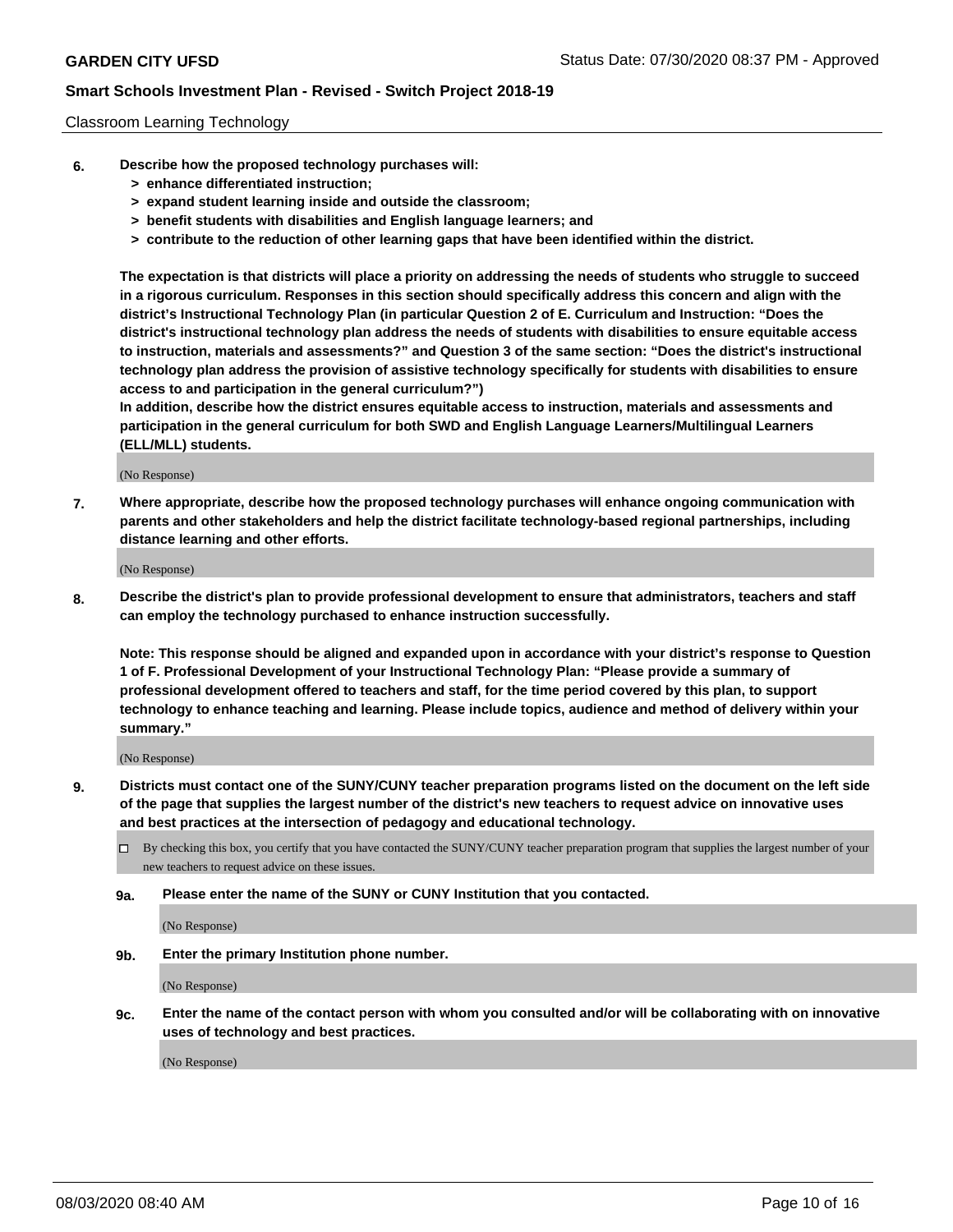### Classroom Learning Technology

**10. To ensure the sustainability of technology purchases made with Smart Schools funds, districts must demonstrate a long-term plan to maintain and replace technology purchases supported by Smart Schools Bond Act funds. This sustainability plan shall demonstrate a district's capacity to support recurring costs of use that are ineligible for Smart Schools Bond Act funding such as device maintenance, technical support, Internet and wireless fees, maintenance of hotspots, staff professional development, building maintenance and the replacement of incidental items. Further, such a sustainability plan shall include a long-term plan for the replacement of purchased devices and equipment at the end of their useful life with other funding sources.**

 $\Box$  By checking this box, you certify that the district has a sustainability plan as described above.

**11. Districts must ensure that devices purchased with Smart Schools Bond funds will be distributed, prepared for use, maintained and supported appropriately. Districts must maintain detailed device inventories in accordance with generally accepted accounting principles.**

By checking this box, you certify that the district has a distribution and inventory management plan and system in place.

### **12. Please detail the type, quantity, per unit cost and total cost of the eligible items under each sub-category.**

| Select the allowable expenditure          | Item to be Purchased | Quantity      | Cost per Item | Total Cost |
|-------------------------------------------|----------------------|---------------|---------------|------------|
| type.<br>Repeat to add another item under |                      |               |               |            |
| each type.                                |                      |               |               |            |
| (No Response)                             | (No Response)        | (No Response) | (No Response) | 0.00       |
|                                           |                      |               | 0.00          |            |

### **13. Final 2014-15 BEDS Enrollment to calculate Nonpublic Sharing Requirement (no changes allowed.)**

|              | l Public Enrollment | Nonpublic Enrollment | <b>Total Enrollment</b> | Nonpublic<br>l Percentage |
|--------------|---------------------|----------------------|-------------------------|---------------------------|
| l Enrollment | 3.884               | .011                 | 4.895.00                | 20.65                     |

### **14. If you are submitting an allocation for Classroom Learning Technology complete this table.**

|                         | Public School Sub-Allocation | <b>Estimated Nonpublic Loan</b><br>Amount<br>(Based on Percentage Above) | Estimated Total Public and<br>Nonpublic Sub-Allocation |
|-------------------------|------------------------------|--------------------------------------------------------------------------|--------------------------------------------------------|
| Interactive Whiteboards | (No Response)                | 0.00                                                                     | 0.00                                                   |
| Computer Servers        | (No Response)                | 0.00                                                                     | 0.00                                                   |
| Desktop Computers       | (No Response)                | 0.00                                                                     | 0.00                                                   |
| <b>Laptop Computers</b> | (No Response)                | 0.00                                                                     | 0.00                                                   |
| <b>Tablet Computers</b> | (No Response)                | 0.00                                                                     | 0.00                                                   |
| <b>Other Costs</b>      | (No Response)                | 0.00                                                                     | 0.00                                                   |
| Totals:                 | 0.00                         | 0                                                                        | 0                                                      |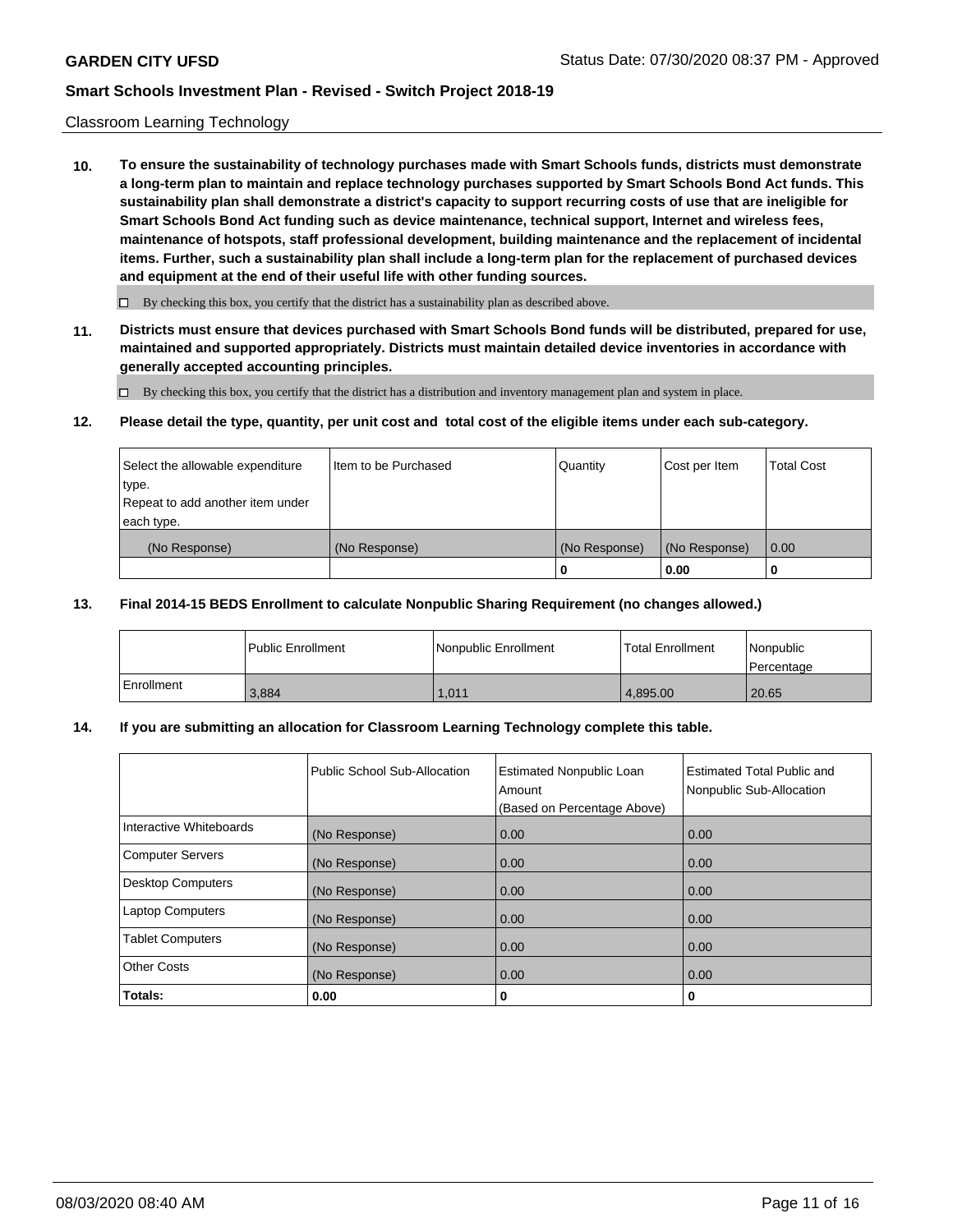### Pre-Kindergarten Classrooms

**1. Provide information regarding how and where the district is currently serving pre-kindergarten students and justify the need for additional space with enrollment projections over 3 years.**

(No Response)

- **2. Describe the district's plan to construct, enhance or modernize education facilities to accommodate prekindergarten programs. Such plans must include:**
	- **Specific descriptions of what the district intends to do to each space;**
	- **An affirmation that new pre-kindergarten classrooms will contain a minimum of 900 square feet per classroom;**
	- **The number of classrooms involved;**
	- **The approximate construction costs per classroom; and**
	- **Confirmation that the space is district-owned or has a long-term lease that exceeds the probable useful life of the improvements.**

(No Response)

**3. Smart Schools Bond Act funds may only be used for capital construction costs. Describe the type and amount of additional funds that will be required to support ineligible ongoing costs (e.g. instruction, supplies) associated with any additional pre-kindergarten classrooms that the district plans to add.**

(No Response)

**4. All plans and specifications for the erection, repair, enlargement or remodeling of school buildings in any public school district in the State must be reviewed and approved by the Commissioner. Districts that plan capital projects using their Smart Schools Bond Act funds will undergo a Preliminary Review Process by the Office of Facilities Planning.**

**Please indicate on a separate row each project number given to you by the Office of Facilities Planning.**

| Project Number |  |
|----------------|--|
| (No Response)  |  |
|                |  |

**5. Please detail the type, quantity, per unit cost and total cost of the eligible items under each sub-category.**

| Select the allowable expenditure | Item to be purchased | Quantity      | Cost per Item | <b>Total Cost</b> |
|----------------------------------|----------------------|---------------|---------------|-------------------|
| 'type.                           |                      |               |               |                   |
| Repeat to add another item under |                      |               |               |                   |
| each type.                       |                      |               |               |                   |
| (No Response)                    | (No Response)        | (No Response) | (No Response) | 0.00              |
|                                  |                      | U             | 0.00          |                   |

**6. If you have made an allocation for Pre-Kindergarten Classrooms, complete this table. Note that the calculated Total at the bottom of the table must equal the Total allocation for this category that you entered in the SSIP Overview overall budget.**

| Totals:                                  | 0.00           |
|------------------------------------------|----------------|
| <b>Other Costs</b>                       | (No Response)  |
| Enhance/Modernize Educational Facilities | (No Response)  |
| Construct Pre-K Classrooms               | (No Response)  |
|                                          | Sub-Allocation |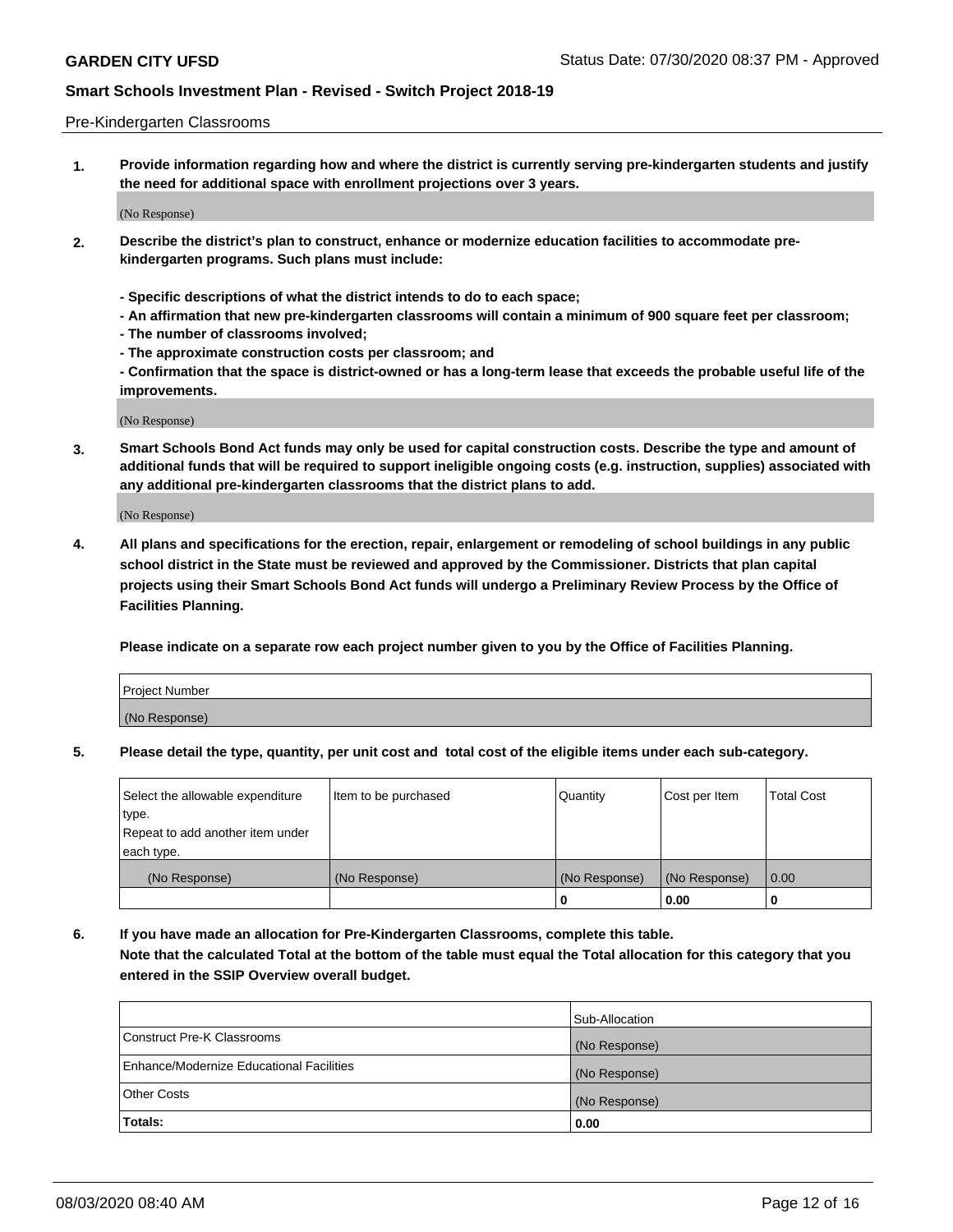Replace Transportable Classrooms

**1. Describe the district's plan to construct, enhance or modernize education facilities to provide high-quality instructional space by replacing transportable classrooms.**

(No Response)

**2. All plans and specifications for the erection, repair, enlargement or remodeling of school buildings in any public school district in the State must be reviewed and approved by the Commissioner. Districts that plan capital projects using their Smart Schools Bond Act funds will undergo a Preliminary Review Process by the Office of Facilities Planning.**

**Please indicate on a separate row each project number given to you by the Office of Facilities Planning.**

| Project Number |  |
|----------------|--|
|                |  |
|                |  |
|                |  |
|                |  |
| (No Response)  |  |
|                |  |
|                |  |
|                |  |

**3. For large projects that seek to blend Smart Schools Bond Act dollars with other funds, please note that Smart Schools Bond Act funds can be allocated on a pro rata basis depending on the number of new classrooms built that directly replace transportable classroom units.**

**If a district seeks to blend Smart Schools Bond Act dollars with other funds describe below what other funds are being used and what portion of the money will be Smart Schools Bond Act funds.**

(No Response)

**4. Please detail the type, quantity, per unit cost and total cost of the eligible items under each sub-category.**

| Select the allowable expenditure | Item to be purchased | Quantity      | Cost per Item | Total Cost |
|----------------------------------|----------------------|---------------|---------------|------------|
| ∣type.                           |                      |               |               |            |
| Repeat to add another item under |                      |               |               |            |
| each type.                       |                      |               |               |            |
| (No Response)                    | (No Response)        | (No Response) | (No Response) | 0.00       |
|                                  |                      | u             | 0.00          |            |

**5. If you have made an allocation for Replace Transportable Classrooms, complete this table. Note that the calculated Total at the bottom of the table must equal the Total allocation for this category that you entered in the SSIP Overview overall budget.**

|                                                | Sub-Allocation |
|------------------------------------------------|----------------|
| Construct New Instructional Space              | (No Response)  |
| Enhance/Modernize Existing Instructional Space | (No Response)  |
| Other Costs                                    | (No Response)  |
| Totals:                                        | 0.00           |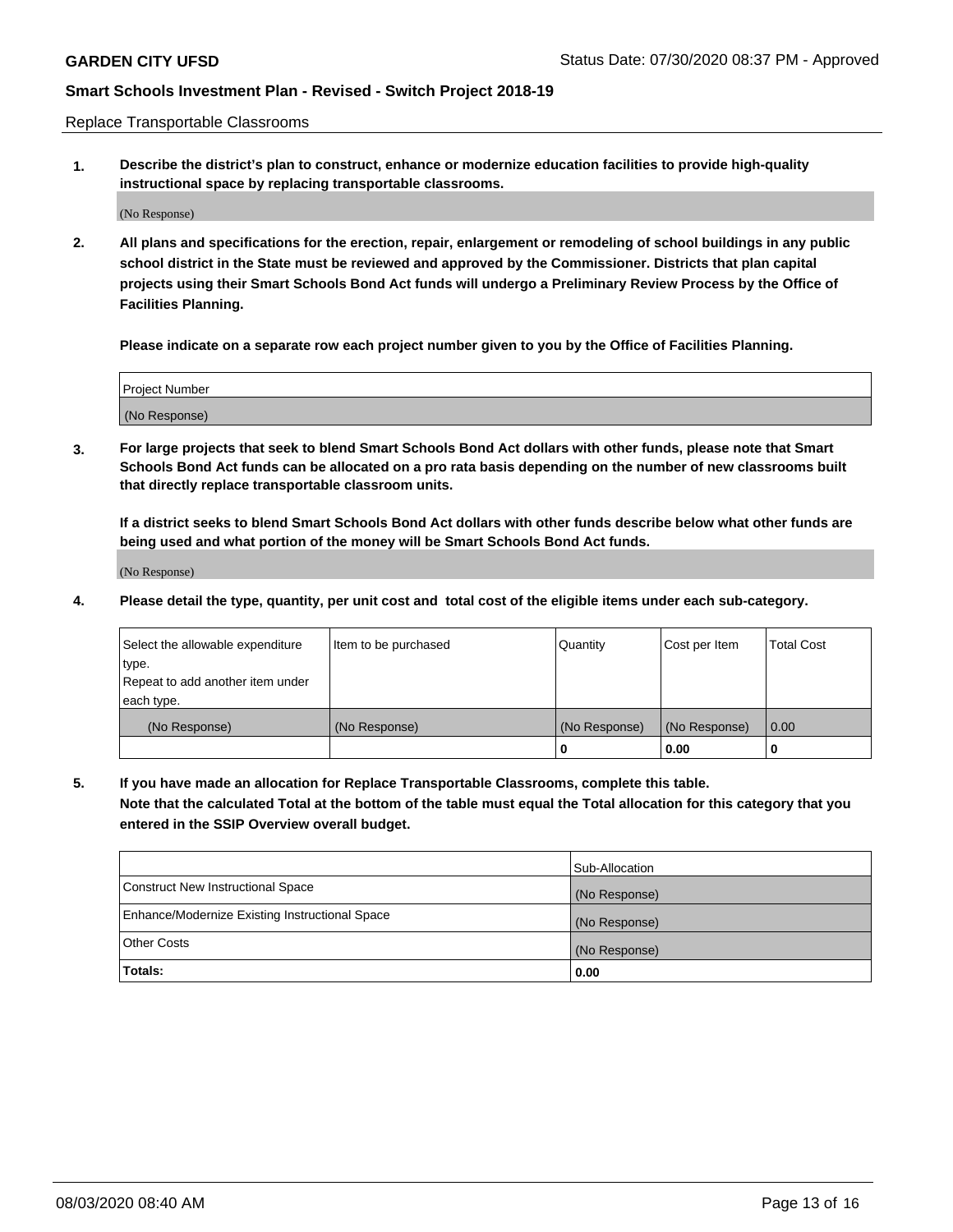High-Tech Security Features

**1. Describe how you intend to use Smart Schools Bond Act funds to install high-tech security features in school buildings and on school campuses.**

(No Response)

**2. All plans and specifications for the erection, repair, enlargement or remodeling of school buildings in any public school district in the State must be reviewed and approved by the Commissioner. Smart Schools plans with any expenditures in the High-Tech Security category require a project number from the Office of Facilities Planning. Districts must submit an SSBA LOI and receive project numbers prior to submitting the SSIP. As indicated on the LOI, some projects may be eligible for a streamlined review and will not require a building permit. Please indicate on a separate row each project number given to you by the Office of Facilities Planning.**

| <b>Project Number</b> |  |
|-----------------------|--|
| (No Response)         |  |

- **3. Was your project deemed eligible for streamlined Review?**
	- Yes
	- $\hfill \square$  No
- **4. Include the name and license number of the architect or engineer of record.**

| Name          | License Number |
|---------------|----------------|
| (No Response) | (No Response)  |

**5. Please detail the type, quantity, per unit cost and total cost of the eligible items under each sub-category.**

| Select the allowable expenditure | Item to be purchased | Quantity      | Cost per Item | <b>Total Cost</b> |
|----------------------------------|----------------------|---------------|---------------|-------------------|
| type.                            |                      |               |               |                   |
| Repeat to add another item under |                      |               |               |                   |
| each type.                       |                      |               |               |                   |
| (No Response)                    | (No Response)        | (No Response) | (No Response) | 0.00              |
|                                  |                      | 0             | 0.00          |                   |

**6. If you have made an allocation for High-Tech Security Features, complete this table.**

**Enter each Sub-category Public Allocation based on the the expenditures listed in Table #5.**

|                                                      | Sub-Allocation |
|------------------------------------------------------|----------------|
| Capital-Intensive Security Project (Standard Review) | (No Response)  |
| <b>Electronic Security System</b>                    | (No Response)  |
| <b>Entry Control System</b>                          | (No Response)  |
| Approved Door Hardening Project                      | (No Response)  |
| <b>Other Costs</b>                                   | (No Response)  |
| Totals:                                              | 0.00           |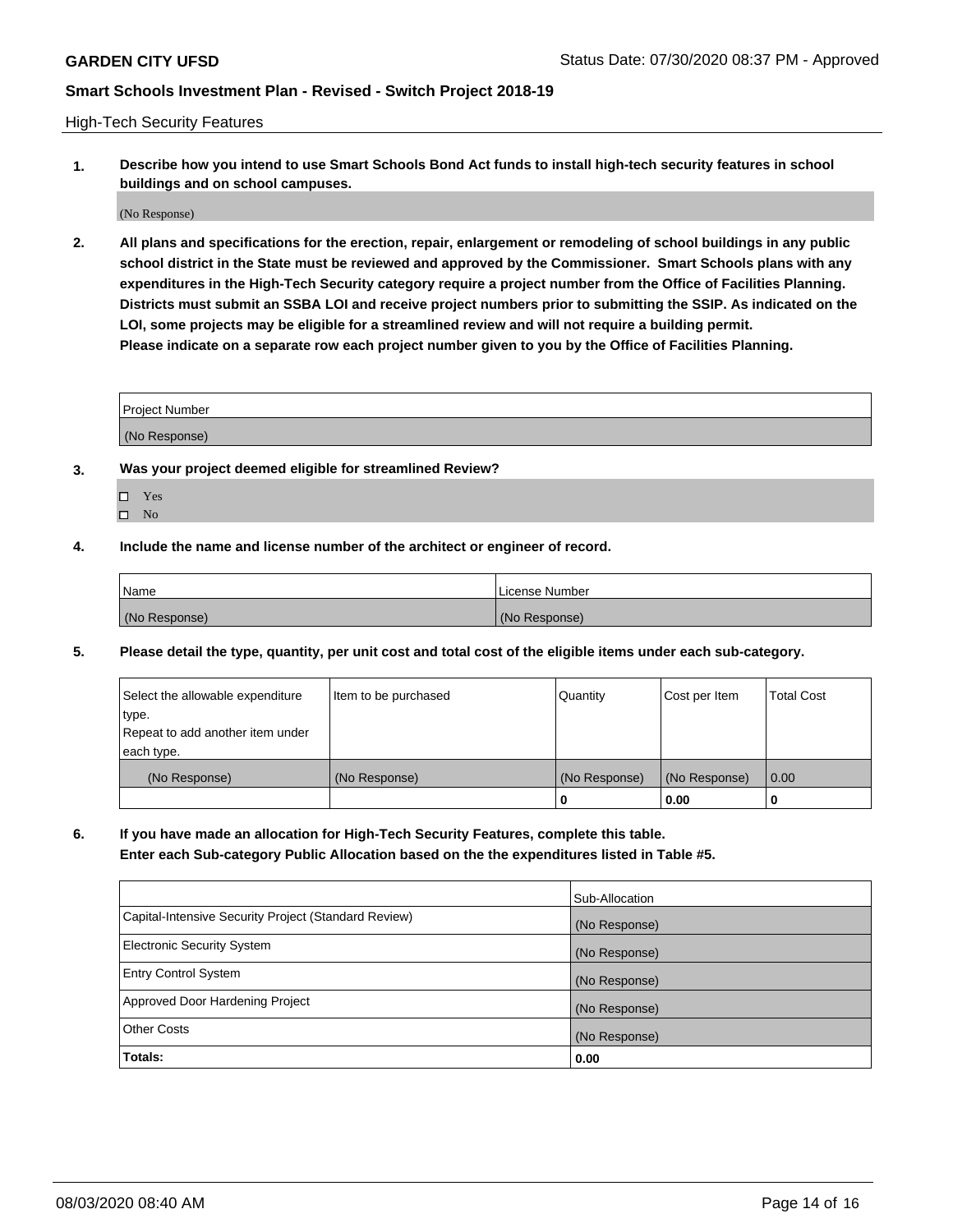Non-Public Schools

**1. Describe your plan to utilize SSBA funds to purchase devices and loan to the nonpublic schools within your district. Please specify what devices have been requested by the nonpublic schools. If the nonpublic schools have not finalized requests, the district should provide the date nonpublic schools will submit the request by.**

We have been in communication with our three non-public schools regarding their technology needs that will be funded through the SSBA funds. They have expressed an interest to receiving a range of classroom devices for their schools. We have a list of their requests and once our SSBA plan is approved, we will be purchasing and loaning these devices to the non-public schools located in our district.

**2. A final Smart Schools Investment Plan cannot be approved until school authorities have adopted regulations specifying the date by which requests from nonpublic schools for the purchase and loan of Smart Schools Bond Act classroom technology must be received by the district.**

By checking this box, you certify that you have such a plan and associated regulations in place that have been made public.

**2a. Please enter the date each year nonpublic schools must request loanable items from the school district. This date cannot be earlier than June 1 of the previous school year.**

June 30

### **3. Final 2014-15 BEDS Enrollment to calculate Nonpublic Sharing Requirement (no changes allowed.)**

|            | <b>Public Enrollment</b> | l Nonpublic Enrollment | <b>Total Enrollment</b> | I Nonpublic Percentage |
|------------|--------------------------|------------------------|-------------------------|------------------------|
| Enrollment | 3.884                    | 1.011                  | 4.895.00                | 20.65                  |

### **4. Nonpublic Loan Calculator**

|                                                        | Loanable       | Loanable   | Additional       | Estimated | Previously | Cumulative | <b>Final Per</b> | Final Total |
|--------------------------------------------------------|----------------|------------|------------------|-----------|------------|------------|------------------|-------------|
|                                                        | l School       | Classroom  | Nonpublic        | Per Pupil | Approved   | Per Pupil  | Pupil Loan       | l Loan      |
|                                                        | l Connectivity | Technology | Loan             | Amount -  | Per Pupil  | Loan       | Amount -         | l Amount -  |
|                                                        |                |            | (Optional)       | This Plan | Amount(s)  | Amount     | This Plan        | This Plan   |
| Required Nonpublic<br>Loan                             | 237.385.75     | 0.00       |                  | 48.50     | 17.21      | 65.70      | 48.50            | 49.029.01   |
| Final Adjusted Loan<br>- (If additional loan<br>funds) | 237,385.75     | 0.00       | (No<br>Response) | 48.50     | 17.21      | 65.70      | 48.50            | 49,029.01   |

### **5. Nonpublic Share**

|                                          | Final Per Pupil Amount | Final Nonpublic Loan Amount |
|------------------------------------------|------------------------|-----------------------------|
| Pending and Previously<br>Approved Plans | 17.21                  | 17,398.70                   |
| This Plan                                | 48.50                  | 49,029.01                   |
| Total                                    | 65.70                  | 66,427.71                   |

### **6. Distribution of Nonpublic Loan Amount by School**

| Nonpublic School Name         | 2018-19 K-12 Enrollment | Special Ed School? If Yes, not eligible |
|-------------------------------|-------------------------|-----------------------------------------|
| ST ANNE'S SCHOOL              | 427                     | <b>No</b>                               |
| ST JOSEPH SCHOOL              | 214                     | <b>No</b>                               |
| WALDORF SCHOOL OF GARDEN CITY | 309                     | <b>No</b>                               |
| (THE)                         |                         |                                         |

### **7. Please detail the type, quantity and per unit cost of the eligible items under each sub-category.**